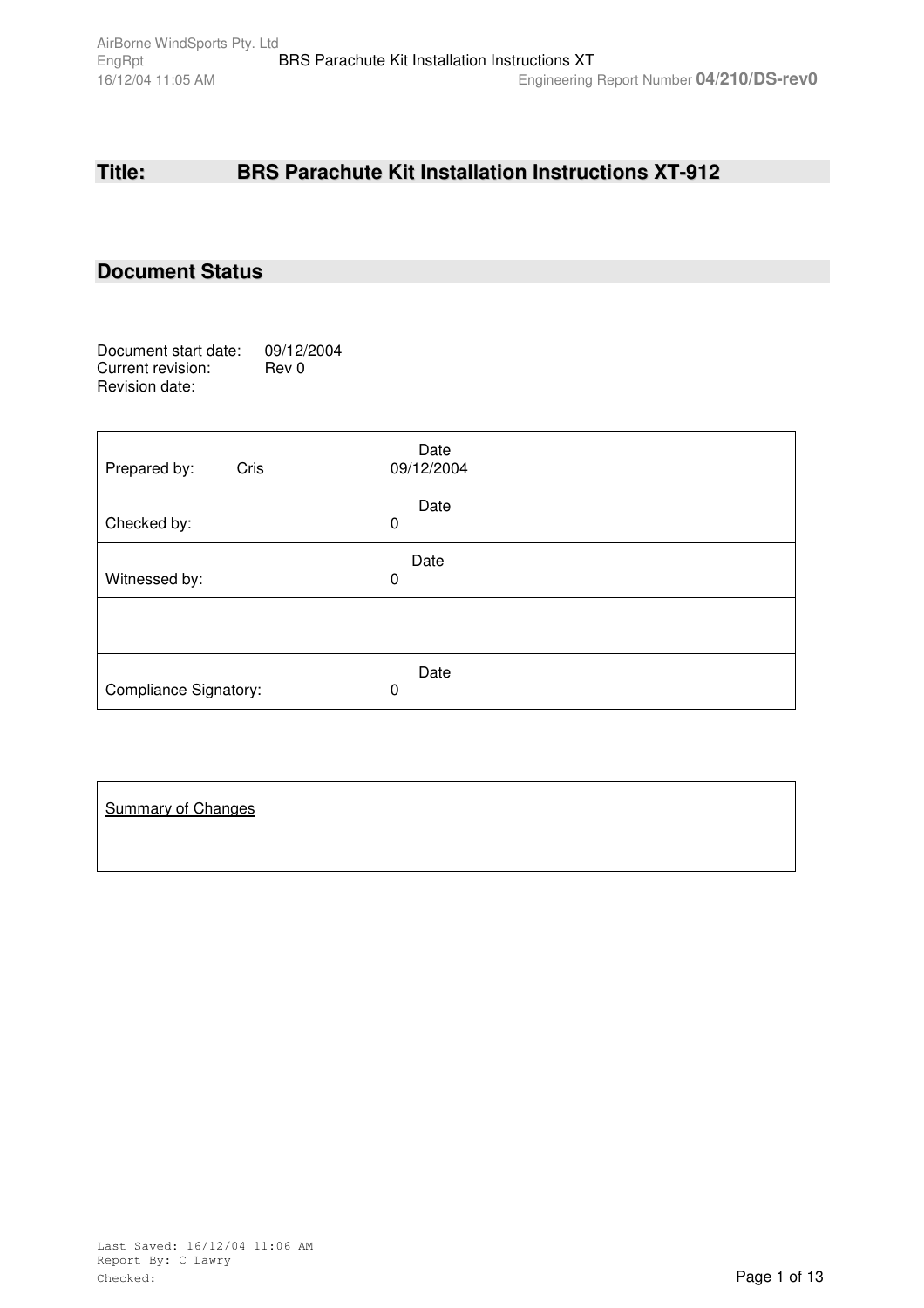# **Contents**

| <b>Title:</b> |     |  |
|---------------|-----|--|
|               |     |  |
|               |     |  |
|               |     |  |
| 2             |     |  |
| 3             |     |  |
| 4             |     |  |
|               | 4.1 |  |
|               | 4.2 |  |
|               | 4.3 |  |
|               | 4.4 |  |
|               | 4.5 |  |
|               | 4.6 |  |
|               | 4.7 |  |
| 5             |     |  |
| 6             |     |  |
|               | 6.1 |  |
|               | 6.2 |  |
|               | 6.3 |  |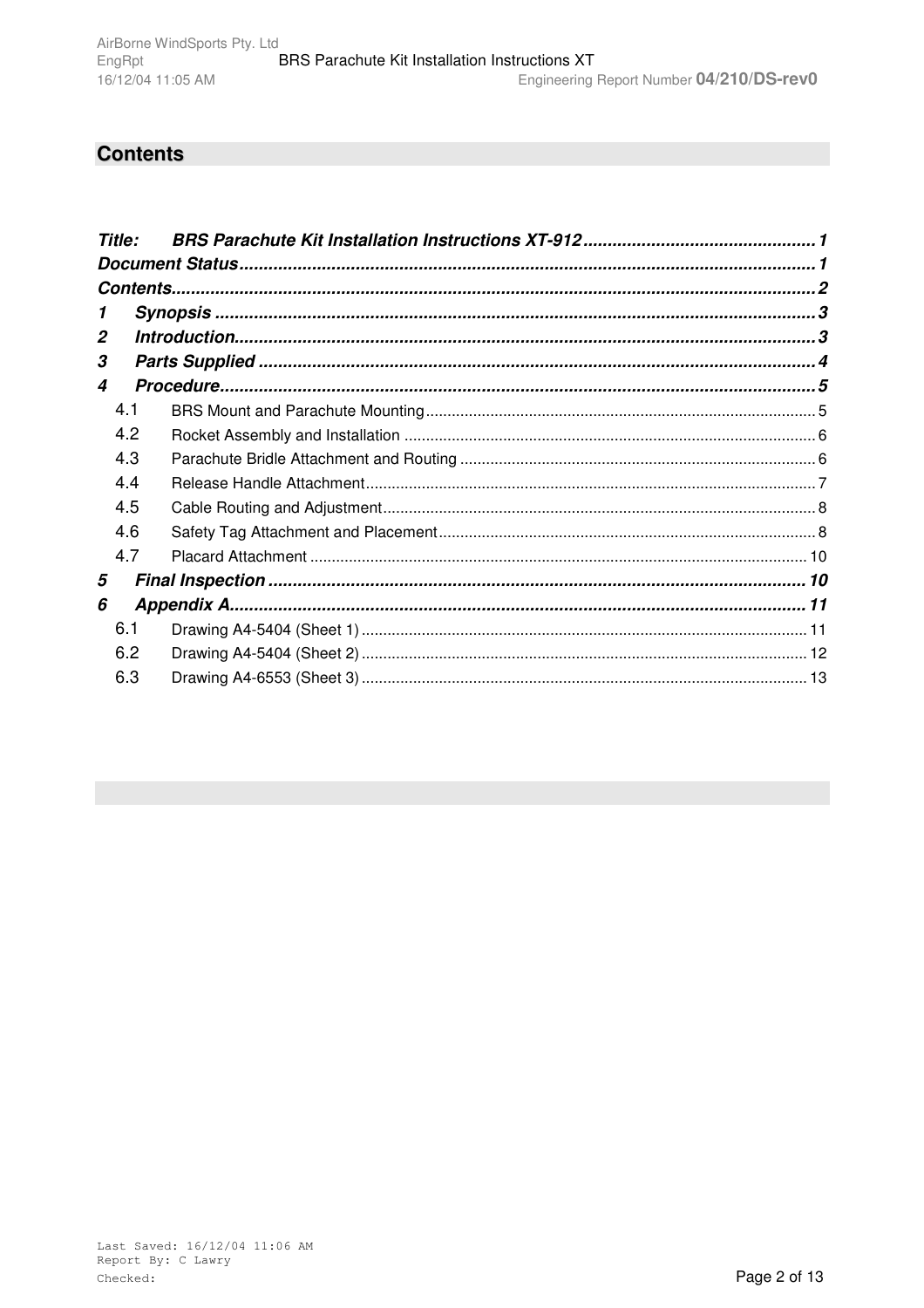# **1 Synopsis**

This report outlines the method used when installing the BRS Ballistic Parachute on the XT-912 Trike base.

All parts that are not supplied with the ballistic parachute from BRS or already installed on the aircraft, should be included with the Airborne Parachute Mount Kit, Airborne part number #106374.

Depending on the state of the Trike when delivered, some additional equipment may be required for the fitment. If the bracket which holds the parachute handle is not already attached to the Trike, the seat frame will need to be drilled and the bracket bolted and riveted in place, (rivet supplied).

Note, the installation of the BRS parachute recovery system is not certified, see the Pilots Operating Handbook for further details.

#### **2 Introduction**

The BRS ballistic parachute is not supplied with the aircraft by AirBorne WindSports for some countries. This is due to the deployment rocket being classified as a 'dangerous good' which incurres various shipment penalties. Hence Airborne supplies a kit to allow the distributor or owner to complete the BRS installation. Note, it is necessary to check with local regulations to ensure installation is permitted.

The information documented in this report is deemed adequate for a reasonably skilled person to install the BRS parachute system. However if you are unsure of some aspect of the installation or fitment process, please contact AirBorne WindSports or your nearest Airborne dealer.

#### **Figure 1 Ballistic parachute installation, XT-912**

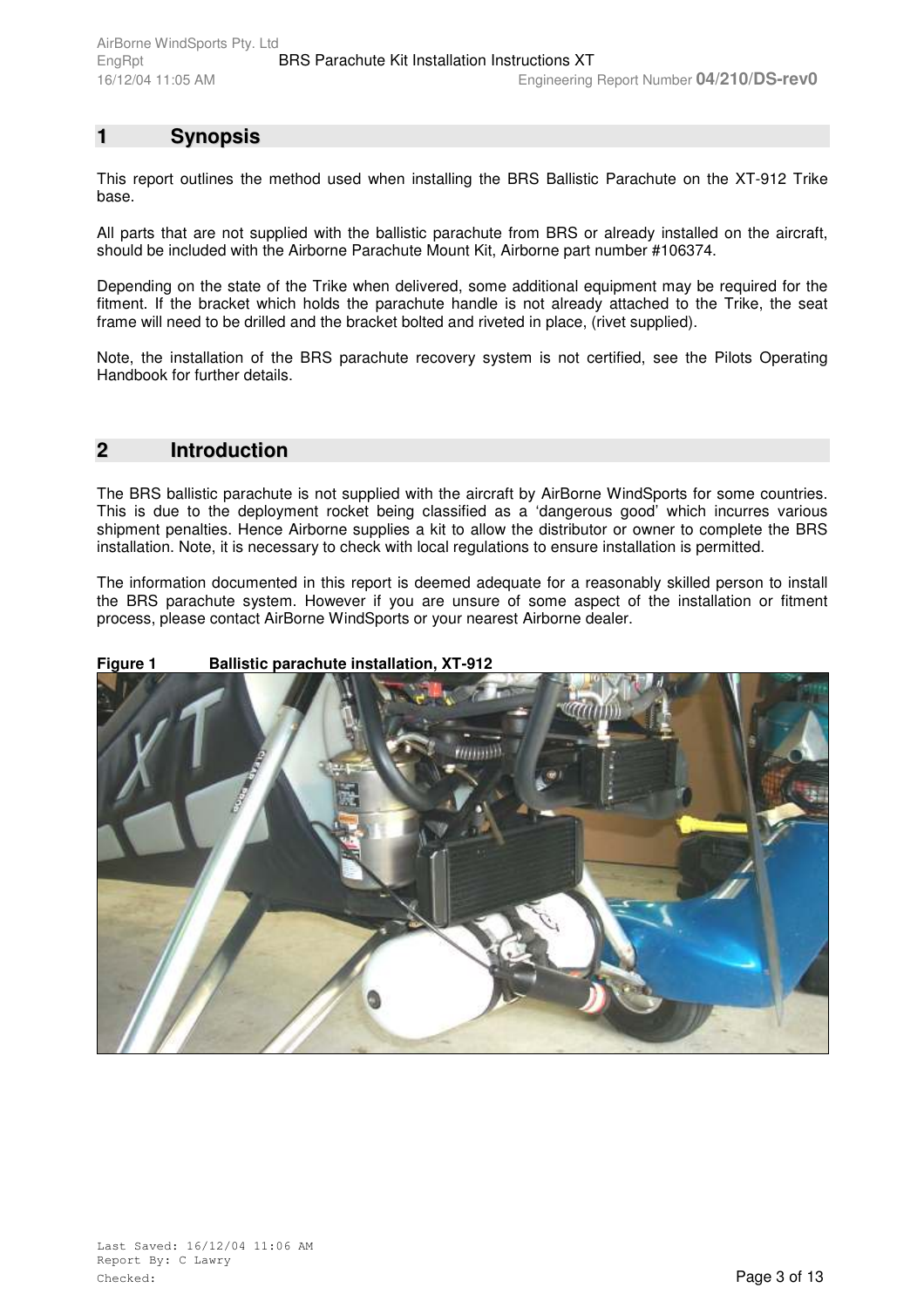# **3 Parts Supplied**

Below is a list of drawings that accompany this document and provide some of the data for the fitment of the BRS parachute recovery system. The installation of the rocket and deployment cables are part of the BRS documentation. The list of parts below are as supplied by airborne for the parachute installation kit.

| Table 1 |  | Drawings list (see appendix A) |
|---------|--|--------------------------------|
|---------|--|--------------------------------|

| DWG     | <b>SHEET</b> | DWG NAME                              |  |  |
|---------|--------------|---------------------------------------|--|--|
| A4-5904 |              | <b>IPARACHUTE SUB-ASSEMBLY BRS XT</b> |  |  |
|         | 2            | <b>PARACHUTE MOUNT KIT BRS XT</b>     |  |  |
| A4-6553 | 3            | <b>IRELEASE TAG SAFETY (BRS KIT)</b>  |  |  |

| Table Z         | $P_{\alpha}$ ils iist IIOIII A4-3904, Sileet Z |            |          |                |
|-----------------|------------------------------------------------|------------|----------|----------------|
| <b>ITEM NO.</b> | <b>DWG NAME</b>                                | <b>DWG</b> | PART NO. | QTY.           |
|                 | PARACHUTE MOUNT BRS XT COMPONENT               | 5905       | 105724   |                |
| $\mathbf{2}$    | BOLT AN4-27 a                                  | 5450       | 100010   |                |
| 3               | <b>WASHER AN4</b>                              | 5540       | 100042   |                |
| 4               | NUT NYLOC AN4 HALF                             | 5561       | 100035   | $\overline{2}$ |
| 5               | HOSE BUSH 6ID x 10L                            | 5726       | 106720   |                |
| 6               | <b>CABLE TIE MED</b>                           | 5605       | 101193   | 5              |
| $\overline{7}$  | SPLIT RING 10MM - PIP PIN                      | 5720       | 105508   |                |
| 8               | VELCRO LOOP 50x40                              | 6313       | 106664   |                |
| 9               | PARACHUTE RELEASE TAG CABLE XT                 | 6553       | 106773   |                |
| 10              | VELCRO HOOK 25x120 ADHESIVE                    | 6313       | 106774   |                |
| 11              | NUT NYLOC M 6 FULL                             | 5604       | 102132   |                |
| 12              | POP RIVET SS 3/16"                             | 5515       | 102205   |                |
| 13              | EYEBOLT AN43b-4a                               | 6538       | 100056   | 1              |
| 14              | WASHER NYLON M6 XOD                            | 5540       | 101055   | $\mathbf{2}$   |
| 15              | BRACKET PARACHUTE HANDLE XT                    | 6537       | 106624   |                |
| 16              | SKT BUTTON SCREW M6 x 16                       | 5677       | 101752   |                |
| 17              | PLACARD EMERGENCY PARACHUTE BRS                | 5900       | 106647   |                |

## **Table 2 Parts list from A4-5904, Sheet 2**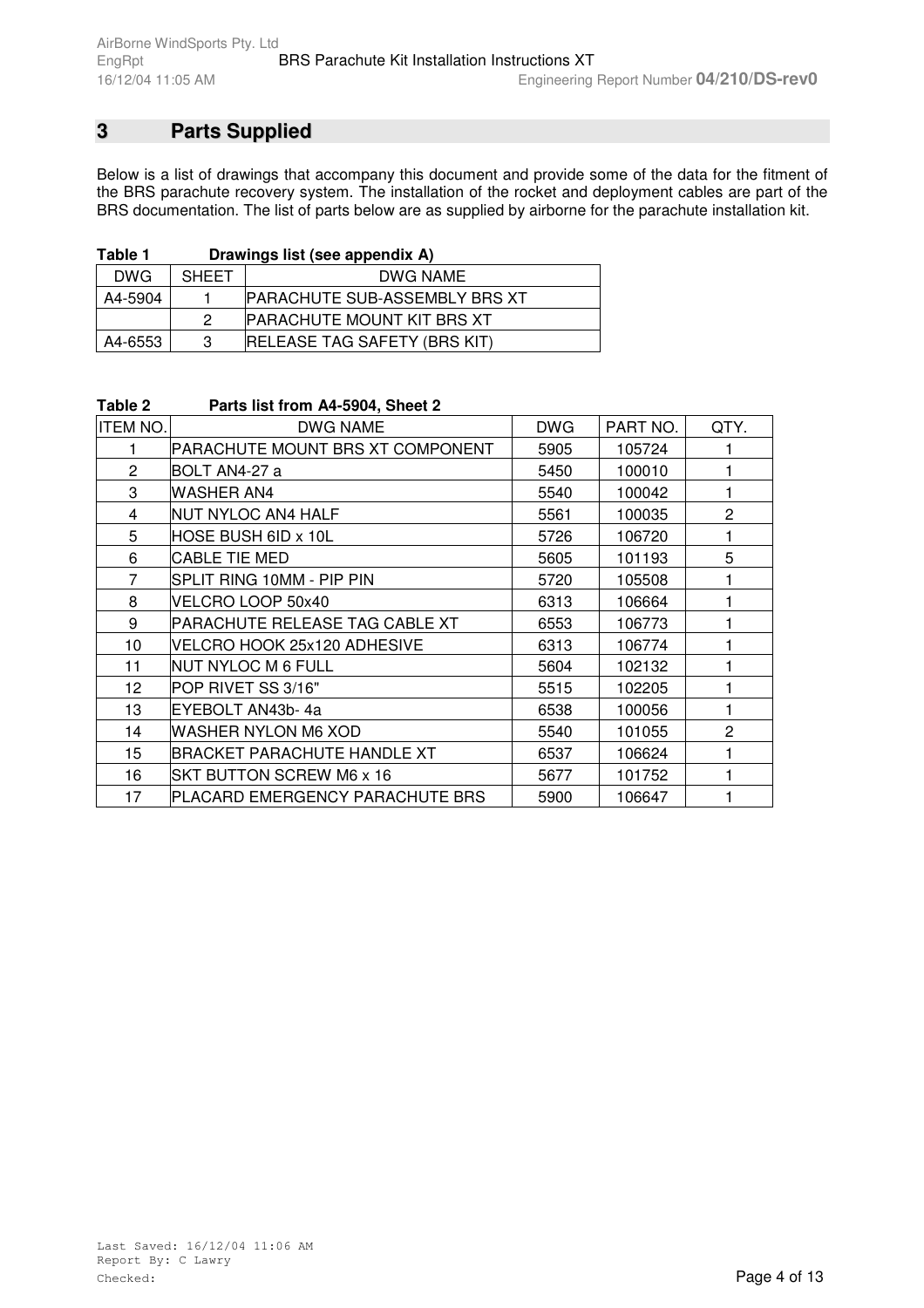# **4 Procedure**

The BRS ballistic parachute should be installed in accordance with the instructions from the BRS documentation and this document. Note, the installation of the BRS falls outside the scope of the certification for this aircraft, refer to Pilot Operators Handbook for further details.

### **4.1** *BRS Mount and Parachute Mounting*

The parachute canister is attached to the mounting bracket by means of large profile clamps, see drawing A4-5904, Appendix A. The canister is located on the parachute bracket by the deployment rocket attachment boss.



Once the canister is attached to the bracket, attach the bracket to the rear of the Trike. The steel base tube has a aluminium mounting tube protruding, see Figure 3 below.



**Figure 4 Side view, parachute attached to Trike**



Last Saved: 16/12/04 11:06 AM Report By: C Lawry **Checked:** Page 5 of 13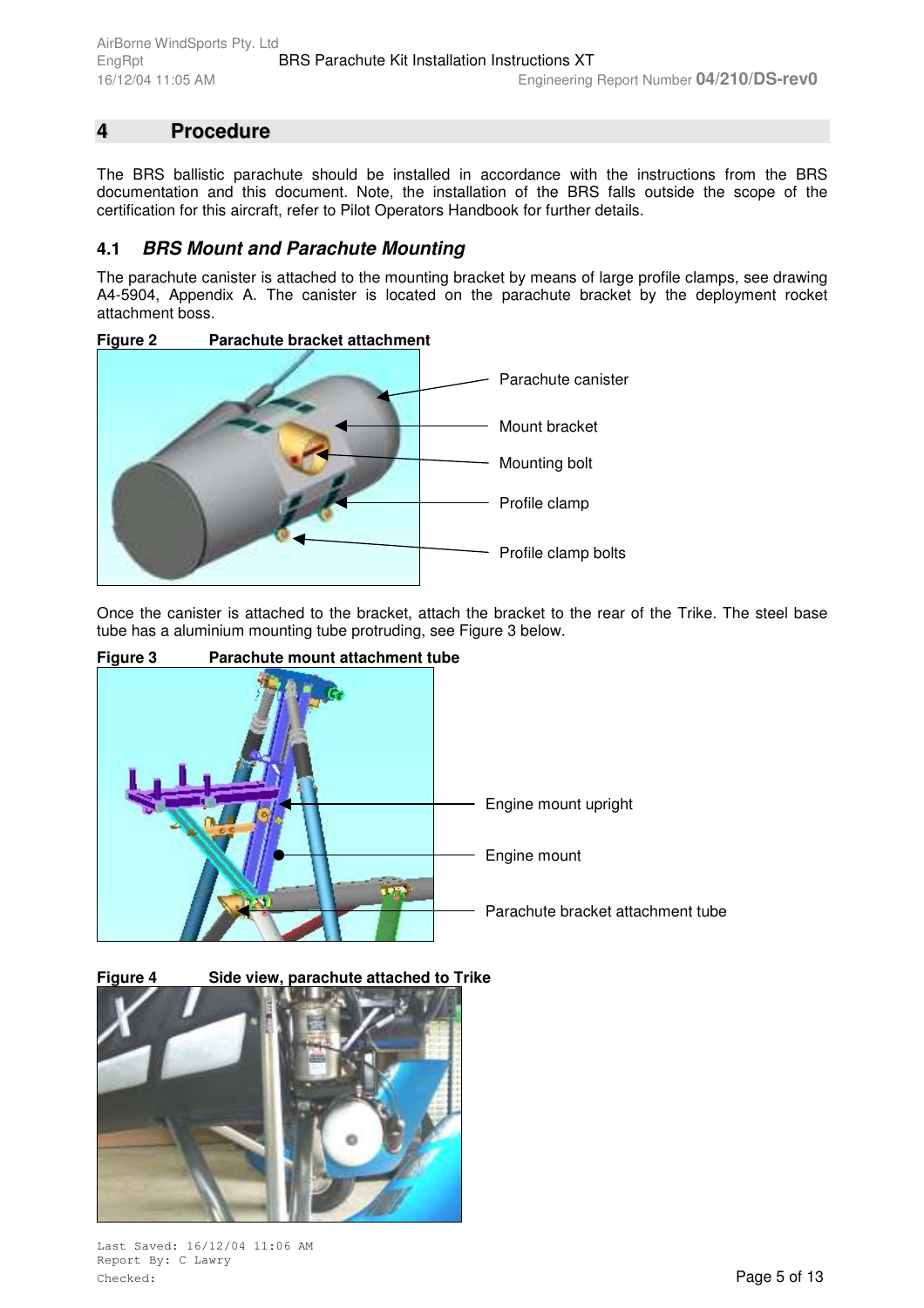### **4.2** *Rocket Assembly and Installation*

Using the data supplied by BRS, remove canister plastic end cap, and assemble the rocket and cables onto the parachute canister.

Adjust rocket angle. Ensure the rocket is angled downward at an angle of approximately 25°. Sight along the rocket, it should be aimed to traject below the RHS wheel spat.

#### **Figure 5 Rocket angle**



## **4.3** *Parachute Bridle Attachment and Routing*

Attach the end of the bridle around the engine mount uprights as shown in Figure 6 and Figure 7. Loop the end of the bridle through itself in the direction shown. Cable tie the bridle back in-between the uprights so the mast can fold back without difficulty.



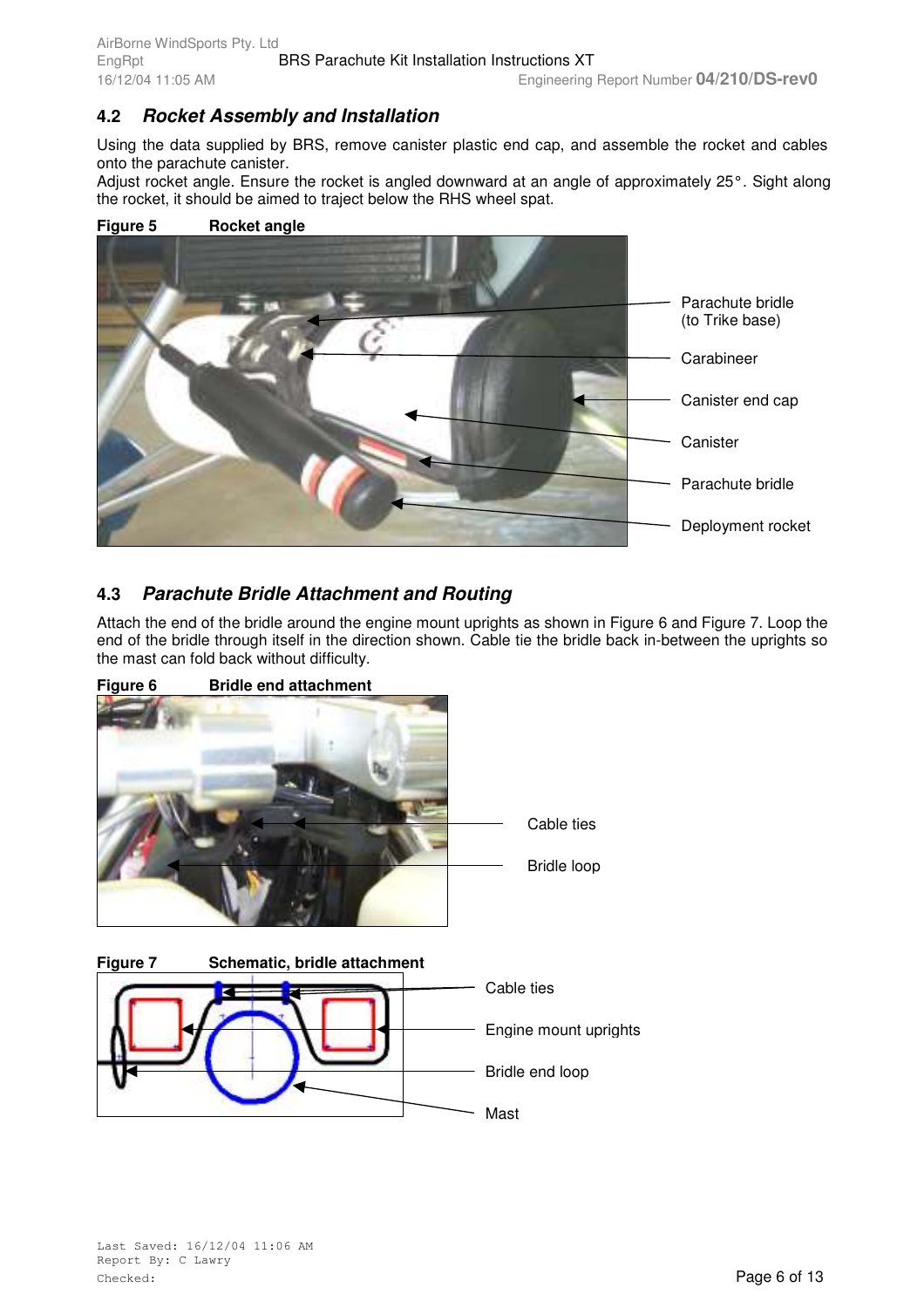### **Figure 8 Side view, bridle attachment**



Bridle attachment RHS upright

Run the bridle down the RHS upright and attach to the carabineer on the parachute canister as shown in Figure 9 below. Gather together the remaining bridle and neatly and cable tie in place, as shown below.



#### **Figure 9 Gathered bridle on engine mount upright**

#### **4.4** *Release Handle Attachment*

If the release handle bracket is not already attached, unscrew the LHS seat frame bolt and attach bracket as shown. Using the bracket as a guide, drill the seat frame using a 4.8mm (or 3/16") drill and rivet the bracket in place (3/16" SS rivet supplied).

| Figure 10 |  | Release handle attachment |  |
|-----------|--|---------------------------|--|
|           |  |                           |  |
|           |  |                           |  |

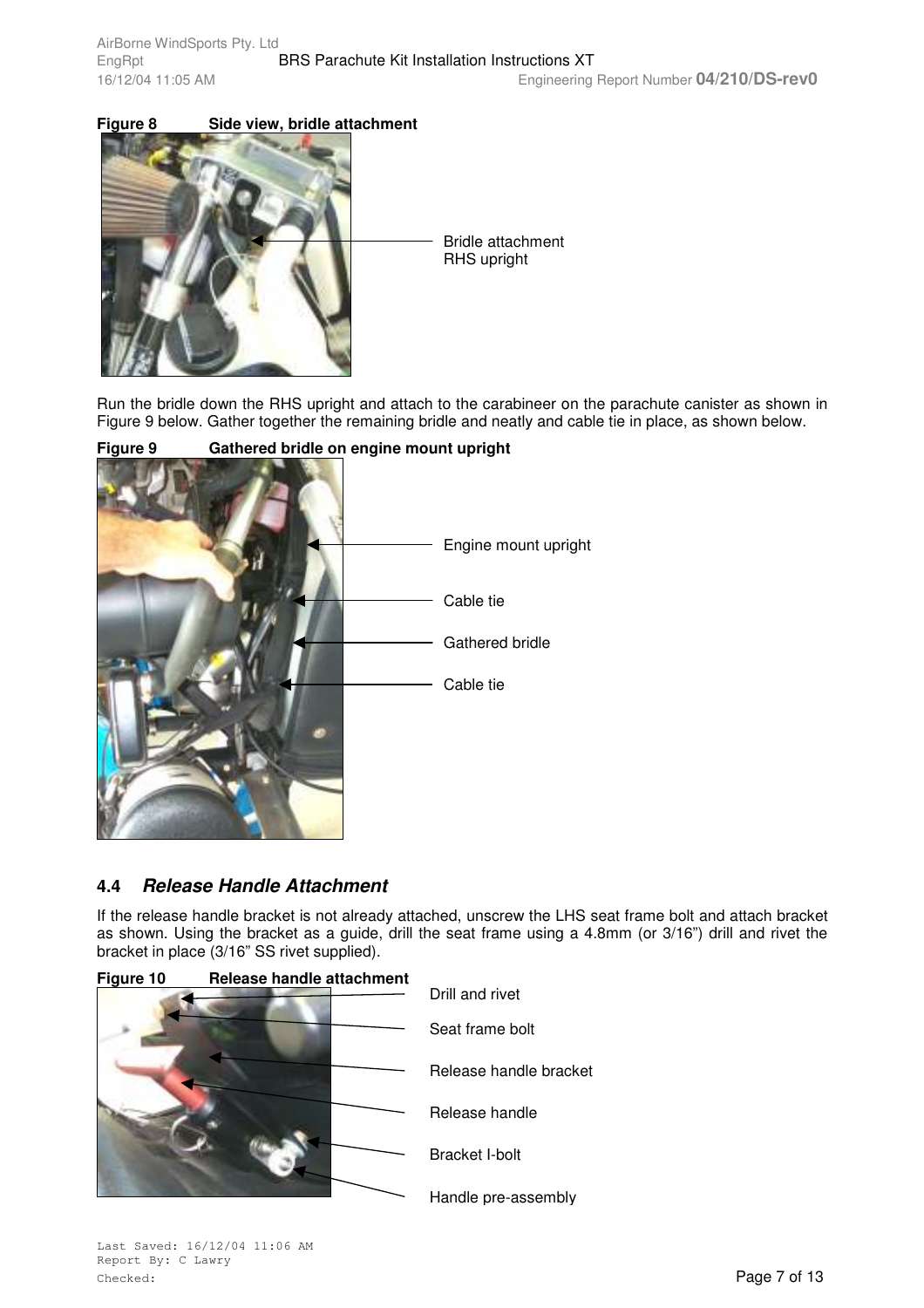Attach the pre-assembled handle onto the bracket with the I-bolt provided, see drawing A4-5904, Sheet 2 for bracket assembly.

#### **Figure 11 Release handle exploded view**



## **4.5** *Cable Routing and Adjustment*

Route the release cable around the side of the Trike as shown below. Using the hose bush and cable tie, attach the cable to the oil tank as shown in Figure 12 below. Ensure the cable is routed as close to the Trike as possible (to avoid it being caught) without over-stressing or kinking the cable.



Thread cable tie through hose bush and around the oil tank bolt. The other end goes around the cable as shown. Pull the cable tie up tight to lock cable onto hose bush. Cut off the excess cable tie end.

#### **Figure 13 Cable attachment to oil tank**



Hose bush and cable tie

#### **4.6** *Safety Tag Attachment and Placement*

The red safety tag comes as part of the BRS parachute. Sew the 50 x 40 mm piece of Velcro loop onto the tag as shown, see Figure 14 below. Attach one end of the safety wire to the release tag and the other to the release pin, see drawing A4-6553, Sheet 3 for instructions.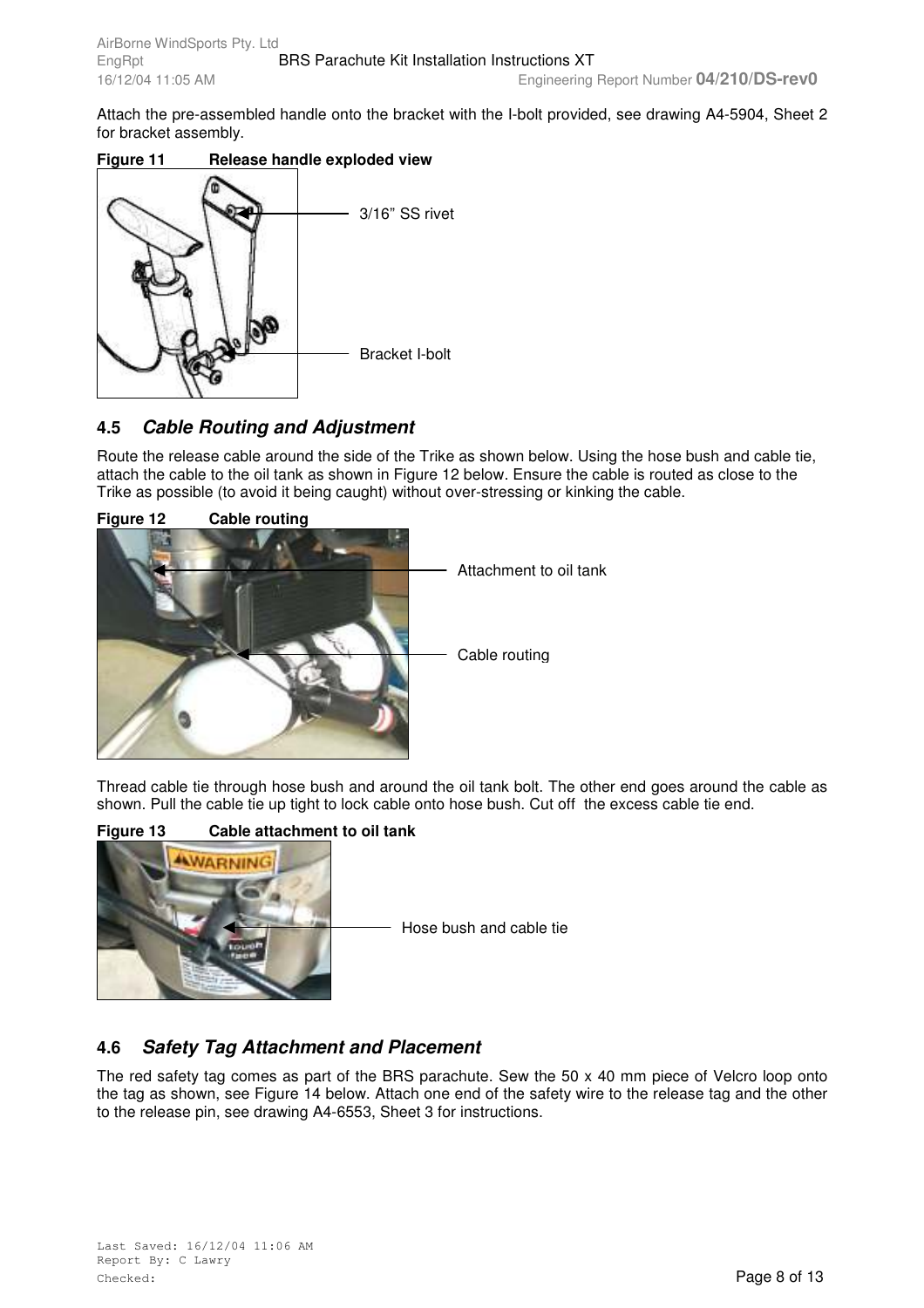

Attach the sticky back Velcro (hook) onto the inside of the soft-side, under the red safety tag as shown in Figure 15 and Figure 16 below.



Ensure the release handle fits neatly between the seat frame and the soft side. It should be able to be reached by both occupants.

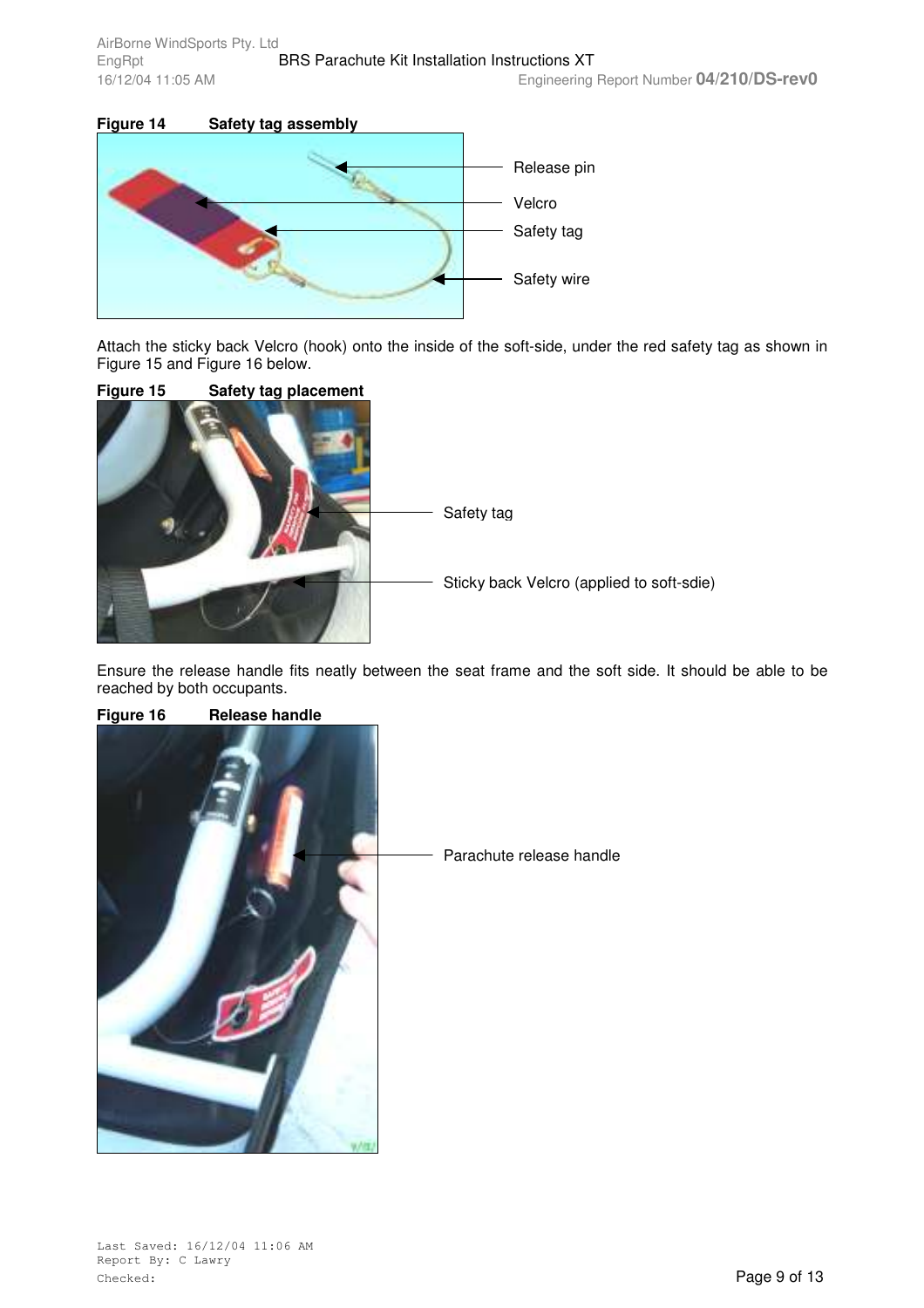## **4.7** *Placard Attachment*

Attach the BRS warning placard on the inside of the pod as shown below.

#### **Figure 17 Placard placement**



# **5 Final Inspection**

- 1. Ensure mount bracket and internal tube is tight
- 2. Ensure canister clamps are tight.
- 3. Ensure rocket is clamped up tight, (unable to rotate) and facing downwards, aim to clear the RHS spat.
- 4. Check routing of release cable, close to the side Trike and ensure there are no kinks or sharp bends.
- 5. Angle and placement of release handle. The handle can be rotated, ensure it is within reach of both occupants.
- 6. Release handle safety attached, pin in place.
- 7. Placard attached to Pod as shown.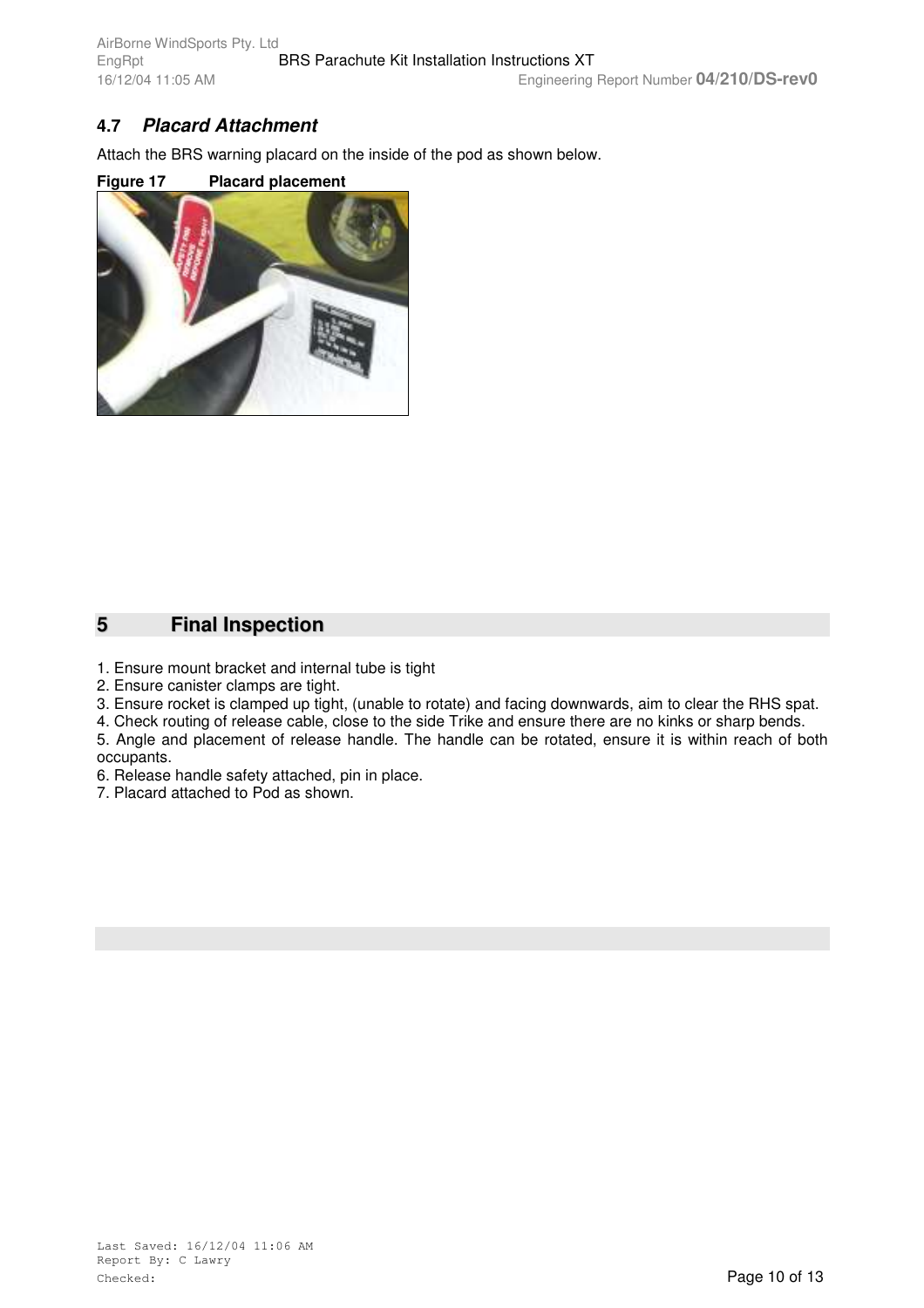# **6 Appendix A**

#### **6.1** *Drawing A4-5404 (Sheet 1)*



Last Saved: 16/12/04 11:06 AM Report By: C Lawry Checked: Page 11 of 13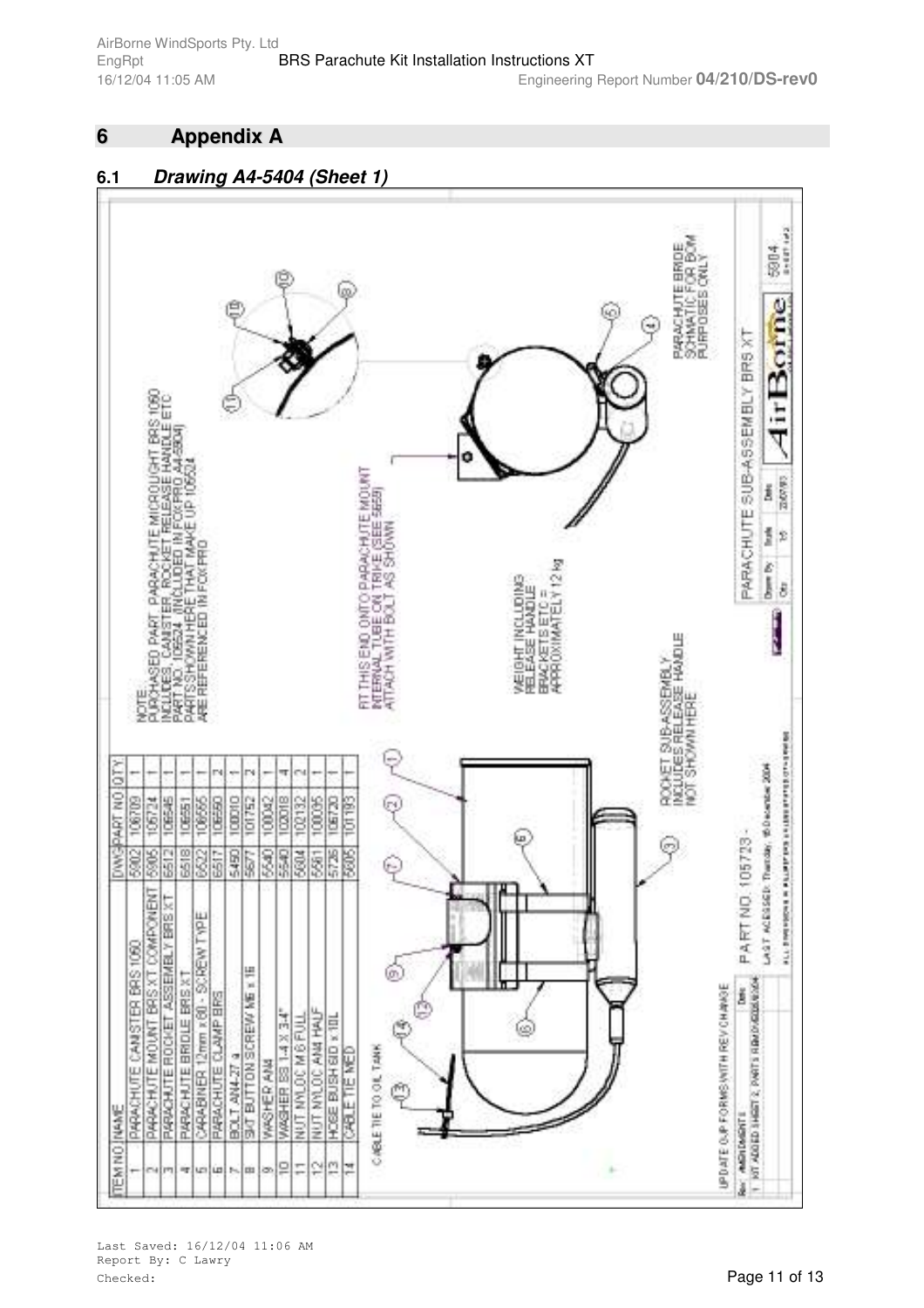### **6.2** *Drawing A4-5404 (Sheet 2)*